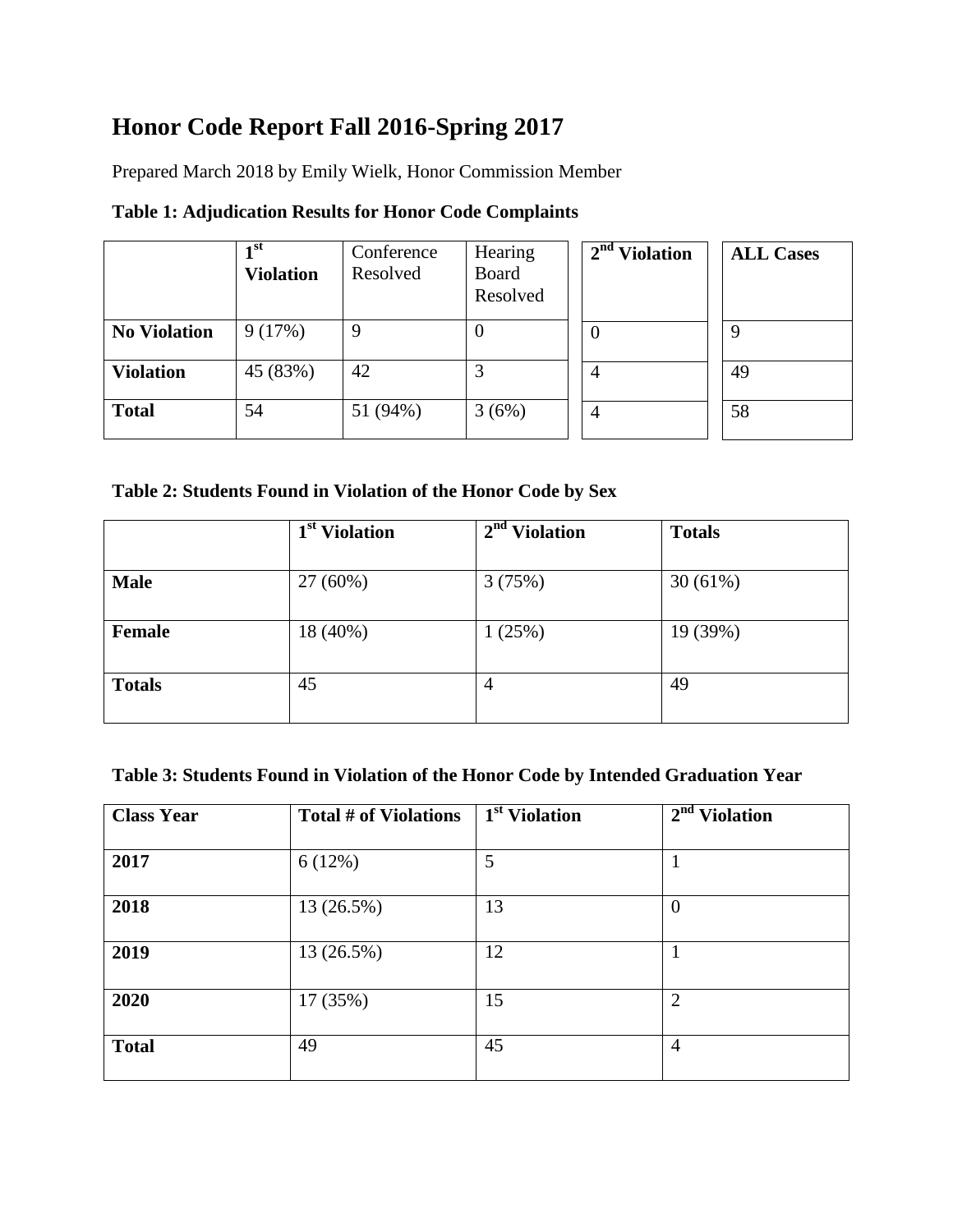| <b>Type of Violation</b>                     | 1 <sup>st</sup> Violations | 2 <sup>nd</sup><br><b>Violations</b> |
|----------------------------------------------|----------------------------|--------------------------------------|
| Plagiarism                                   | 22                         | 3                                    |
| <b>Cheating Tests Collaboration*</b>         | 6                          | $\overline{0}$                       |
| <b>Cheating Tests**</b>                      | $\theta$                   | $\theta$                             |
| <b>Cheating Assignments Collaboration*</b>   | 6                          | $\overline{0}$                       |
| <b>Cheating Assignments**</b>                | $\overline{2}$             | $\overline{0}$                       |
| <b>Cheating - Unauthorized Materials/Aid</b> | 15                         | $\overline{2}$                       |
| <b>Fabrication</b>                           |                            | $\overline{0}$                       |
| <b>Altering Evidence</b>                     | $\overline{0}$             | $\theta$                             |
| <b>Forgery</b>                               | 1                          | $\theta$                             |
| Lying                                        | $\overline{2}$             | $\Omega$                             |
| <b>Submission of Previously Graded Work</b>  | 1                          | $\theta$                             |

**Table 4: Violation Type:** (Note: Some cases may involve more than one kind of violation)

\* indicates cheating by two or more students collaborating

\*\* indicates cheating by means other than collaboration

| Table 5: Penalty Type (Additional rehabilitative assignments may also have been required) |  |  |  |  |
|-------------------------------------------------------------------------------------------|--|--|--|--|
|                                                                                           |  |  |  |  |

| <b>Penalty Type</b>                               | 1 <sup>st</sup> Violation | $2nd$ Violation |
|---------------------------------------------------|---------------------------|-----------------|
| <b>Reduced Grade on Assignment/Test</b>           | $\overline{4}$            | $\overline{0}$  |
| 0/F for Assignment/Test                           | 20                        | $\Omega$        |
| <b>Reduction of Course Grade</b>                  | $\overline{0}$            | $\overline{0}$  |
| $0/F$ for Assignment/Test + Final Grade Reduction | 9                         | $\Omega$        |
| <b>F</b> for Course                               | 8                         | 3               |
| F for Course + 1 Semester Suspension              | $\Omega$                  | $\Omega$        |
| F for Course + 2 Semester Suspension              | $\Omega$                  |                 |
| <b>F</b> for Course + Expulsion                   | $\overline{0}$            | $\overline{0}$  |
| <b>Other – for Violations not in Courses</b>      | $\overline{4}$            | $\overline{0}$  |
| <b>No Penalty</b>                                 | $\theta$                  | $\theta$        |